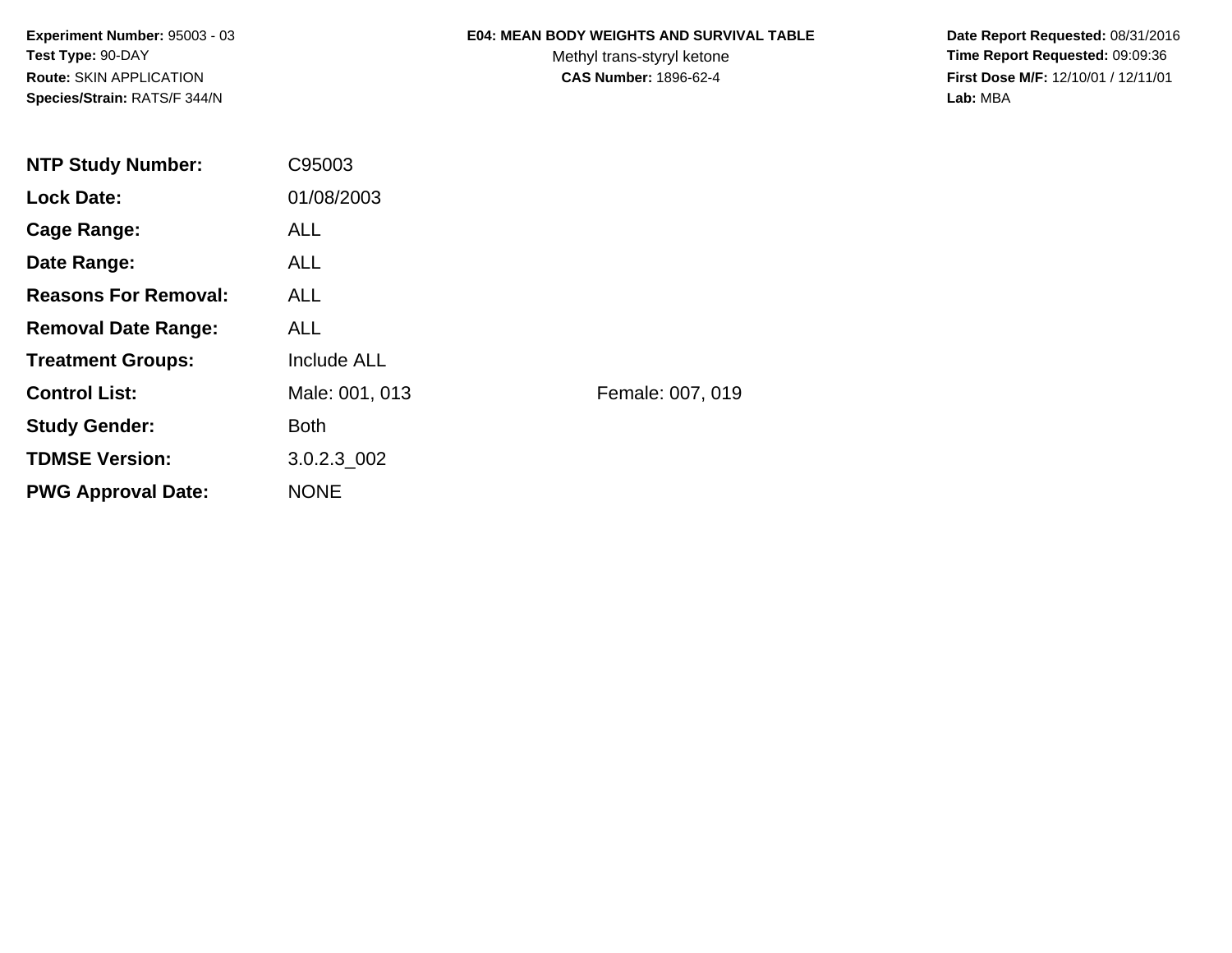#### **E04: MEAN BODY WEIGHTS AND SURVIVAL TABLE**

# Methyl trans-styryl ketone<br>CAS Number: 1896-62-4

 **Date Report Requested:** 08/31/2016 **Time Report Requested:** 09:09:36 **First Dose M/F:** 12/10/01 / 12/11/01<br>Lab: MBA **Lab:** MBA

**MALE**

| <b>DAY</b><br>8<br>15<br>22<br>29<br>36<br>44<br>50<br>57<br>64<br>72<br>78<br>85 |       | <b>VEHICLE CONTROL</b> |       | <b>22.0 MG/KG</b>      |    |       | <b>44.0 MG/KG</b>      |    |       | 87.5 MG/KG             |    |       | <b>175 MG/KG</b>       |    |       | <b>350 MG/KG</b>       |    |
|-----------------------------------------------------------------------------------|-------|------------------------|-------|------------------------|----|-------|------------------------|----|-------|------------------------|----|-------|------------------------|----|-------|------------------------|----|
|                                                                                   | WT(G) | N                      | WT(G) | %<br>OF<br><b>CNTL</b> | N  | WT(G) | %<br>OF<br><b>CNTL</b> | N  | WT(G) | %<br>OF<br><b>CNTL</b> | N  | WT(G) | %<br>OF<br><b>CNTL</b> | N. | WT(G) | %<br>OF<br><b>CNTL</b> | N  |
|                                                                                   | 100.3 | 10                     | 100.0 | 99.3                   | 10 | 99.6  | 98.9                   | 10 | 100.7 | 99.9                   | 10 | 99.3  | 98.5                   | 10 | 99.0  | 98.2                   | 10 |
|                                                                                   | 126.9 | 10                     | 128.5 | 101.2                  | 10 | 128.4 | 101.1                  | 10 | 127.8 | 100.6                  | 10 | 125.9 | 99.2                   | 10 | 123.5 | 97.2                   | 10 |
|                                                                                   | 153.8 | 10                     | 156.4 | 100.8                  | 10 | 156.3 | 100.7                  | 10 | 150.9 | 97.3                   | 10 | 151.5 | 97.6                   | 10 | 150.1 | 96.7                   | 10 |
|                                                                                   | 182.6 | 10                     | 186.9 | 101.7                  | 10 | 185.3 | 100.9                  | 10 | 179.8 | 97.9                   | 10 | 177.5 | 96.6                   | 10 | 174.8 | 95.2                   | 10 |
|                                                                                   | 204.6 | 10                     | 207.0 | 101.2                  | 10 | 202.1 | 98.8                   | 10 | 201.0 | 98.3                   | 10 | 194.4 | 95.0                   | 10 | 190.0 | 92.9                   | 10 |
|                                                                                   | 221.2 | 10                     | 223.9 | 101.2                  | 10 | 222.0 | 100.4                  | 10 | 218.7 | 98.8                   | 10 | 210.7 | 95.3                   | 10 | 206.0 | 93.1                   | 10 |
|                                                                                   | 239.1 | 10                     | 239.5 | 100.2                  | 10 | 240.8 | 100.7                  | 10 | 235.3 | 98.4                   | 10 | 227.6 | 95.2                   | 10 | 223.4 | 93.4                   | 10 |
|                                                                                   | 252.7 | 10                     | 251.4 | 99.5                   | 10 | 252.1 | 99.8                   | 10 | 248.0 | 98.1                   | 10 | 235.8 | 93.3                   | 10 | 233.9 | 92.6                   | 10 |
|                                                                                   | 263.8 | 10                     | 264.6 | 100.3                  | 10 | 265.1 | 100.5                  | 10 | 258.5 | 98.0                   | 10 | 247.8 | 93.9                   | 10 | 246.4 | 93.4                   | 10 |
|                                                                                   | 274.4 | 10                     | 276.3 | 100.7                  | 10 | 275.3 | 100.3                  | 10 | 269.3 | 98.1                   | 10 | 258.0 | 94.0                   | 10 | 254.7 | 92.8                   | 10 |
|                                                                                   | 285.2 | 10                     | 284.1 | 99.6                   | 10 | 284.1 | 99.6                   | 10 | 278.8 | 97.8                   | 10 | 265.0 | 92.9                   | 10 | 262.6 | 92.1                   | 10 |
|                                                                                   | 291.7 | 10                     | 289.4 | 99.2                   | 10 | 291.0 | 99.8                   | 10 | 285.5 | 97.9                   | 10 | 269.2 | 92.3                   | 10 | 268.6 | 92.1                   | 10 |
|                                                                                   | 300.2 | 10                     | 301.7 | 100.5                  | 10 | 298.5 | 99.5                   | 10 | 293.8 | 97.9                   | 10 | 277.6 | 92.5                   | 10 | 277.1 | 92.3                   | 10 |
| 93                                                                                | 309.2 | 10                     | 310.5 | 100.4                  | 10 | 307.7 | 99.5                   | 10 | 300.3 | 97.1                   | 10 | 283.8 | 91.8                   | 10 | 277.5 | 89.7                   | 10 |
| <b>TERM</b><br><b>SAC</b>                                                         | 309.2 | 10                     |       | 310.5 100.4            | 10 | 307.7 | 99.5                   | 10 | 300.3 | 97.1                   | 10 | 283.8 | 91.8                   | 10 | 277.5 | 89.7                   | 10 |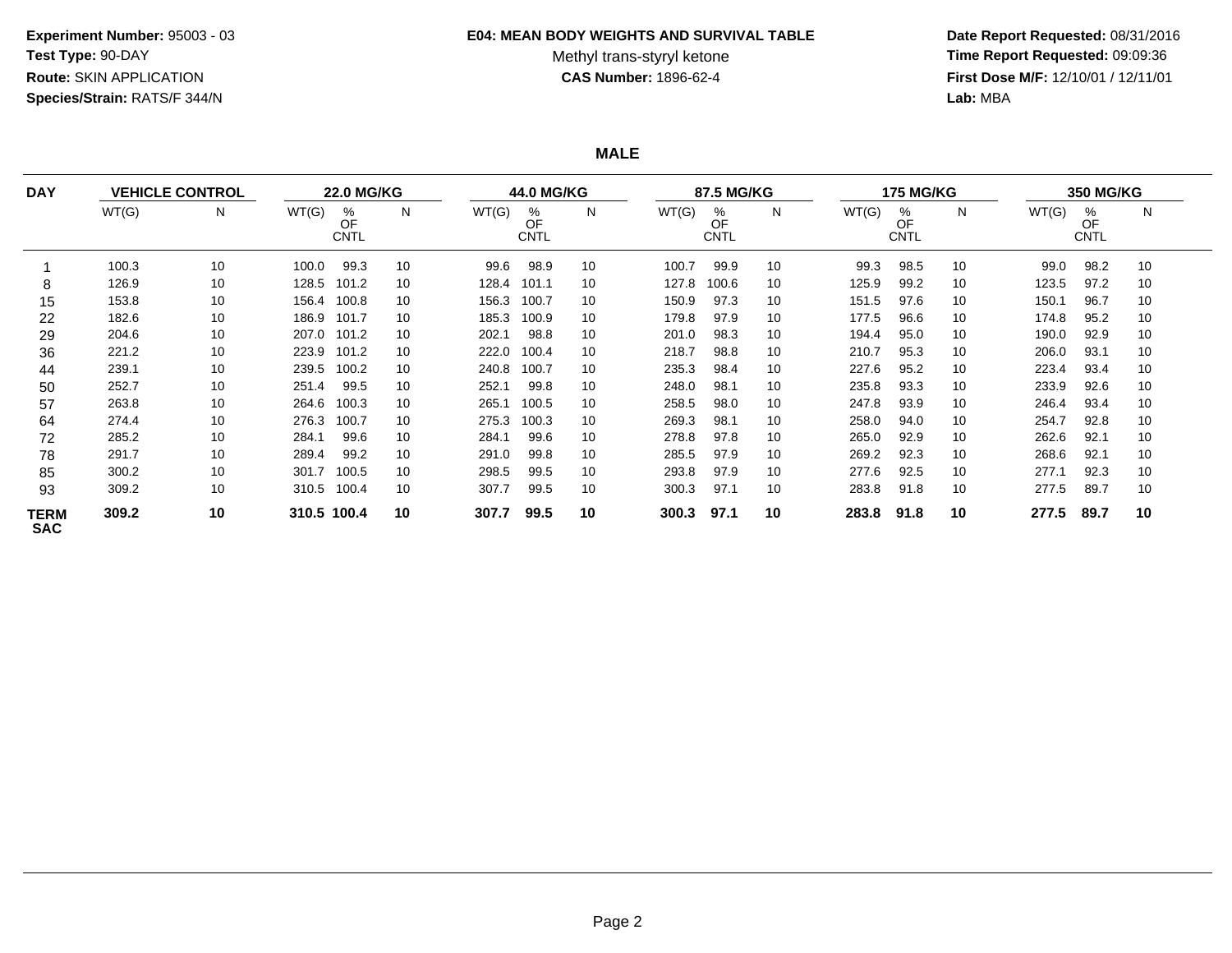**Experiment Number:** 95003 - 03**Test Type:** 90-DAY**Route:** SKIN APPLICATION**Species/Strain:** RATS/F 344/N

#### **E04: MEAN BODY WEIGHTS AND SURVIVAL TABLE**

# Methyl trans-styryl ketone<br>CAS Number: 1896-62-4

 **Date Report Requested:** 08/31/2016 **Time Report Requested:** 09:09:36 **First Dose M/F:** 12/10/01 / 12/11/01<br>Lab: MBA **Lab:** MBA

**MALE**

| <b>DAY</b><br>8<br>15<br>22<br>29<br>36 | <b>CONTROL SPECIAL</b> | <b>TK 22.0 MG/KG</b> |       |                        | <b>TK 44.0 MG/KG</b> |             |                        |    | <b>TK 87.5 MG/KG</b> |                        | <b>TK 175 MG/KG</b> |       |                 | <b>TK 350 MG/KG</b> |       |                        |    |
|-----------------------------------------|------------------------|----------------------|-------|------------------------|----------------------|-------------|------------------------|----|----------------------|------------------------|---------------------|-------|-----------------|---------------------|-------|------------------------|----|
|                                         | WT(G)                  | N                    | WT(G) | %<br>OF<br><b>CNTL</b> | N                    | WT(G)       | %<br>OF<br><b>CNTL</b> | N  | WT(G)                | %<br>OF<br><b>CNTL</b> | N.                  | WT(G) | %<br>OF<br>CNTL | N                   | WT(G) | %<br>OF<br><b>CNTL</b> | N  |
|                                         | 101.2                  | 10                   | 99.2  | 98.5                   | 10                   | 100.7       | 99.9                   | 10 | 100.8                | 100.0                  | 10                  | 99.1  | 98.4            | 10                  | 97.4  | 96.6                   | 10 |
|                                         | 127.0                  | 10                   | 123.7 | 97.4                   | 10                   | 127.0       | 100.0                  | 10 | 128.2                | 100.9                  | 10                  | 124.2 | 97.8            | 10                  | 119.8 | 94.3                   | 10 |
|                                         | 156.6                  | 10                   | 151.4 | 97.6                   | 10                   |             | 156.0 100.5            | 10 | 156.2                | 100.7                  | 10                  | 142.8 | 92.0            | 10                  | 147.3 | 94.9                   | 10 |
|                                         | 184.7                  | 10                   | 179.2 | 97.6                   | 10                   | 184.1 100.2 |                        | 10 | 182.9                | 99.6                   | 10                  | 174.7 | 95.1            | 10                  | 170.4 | 92.8                   | 10 |
|                                         |                        |                      |       |                        |                      |             |                        |    |                      |                        |                     |       |                 |                     |       |                        |    |
| 44                                      |                        |                      |       |                        |                      |             |                        |    |                      |                        |                     |       |                 |                     |       |                        |    |

- 57
- 64
- 72
- 78
- 85
- 93

**TERM**

**SAC**

\*\*\* END OF MALE \*\*\*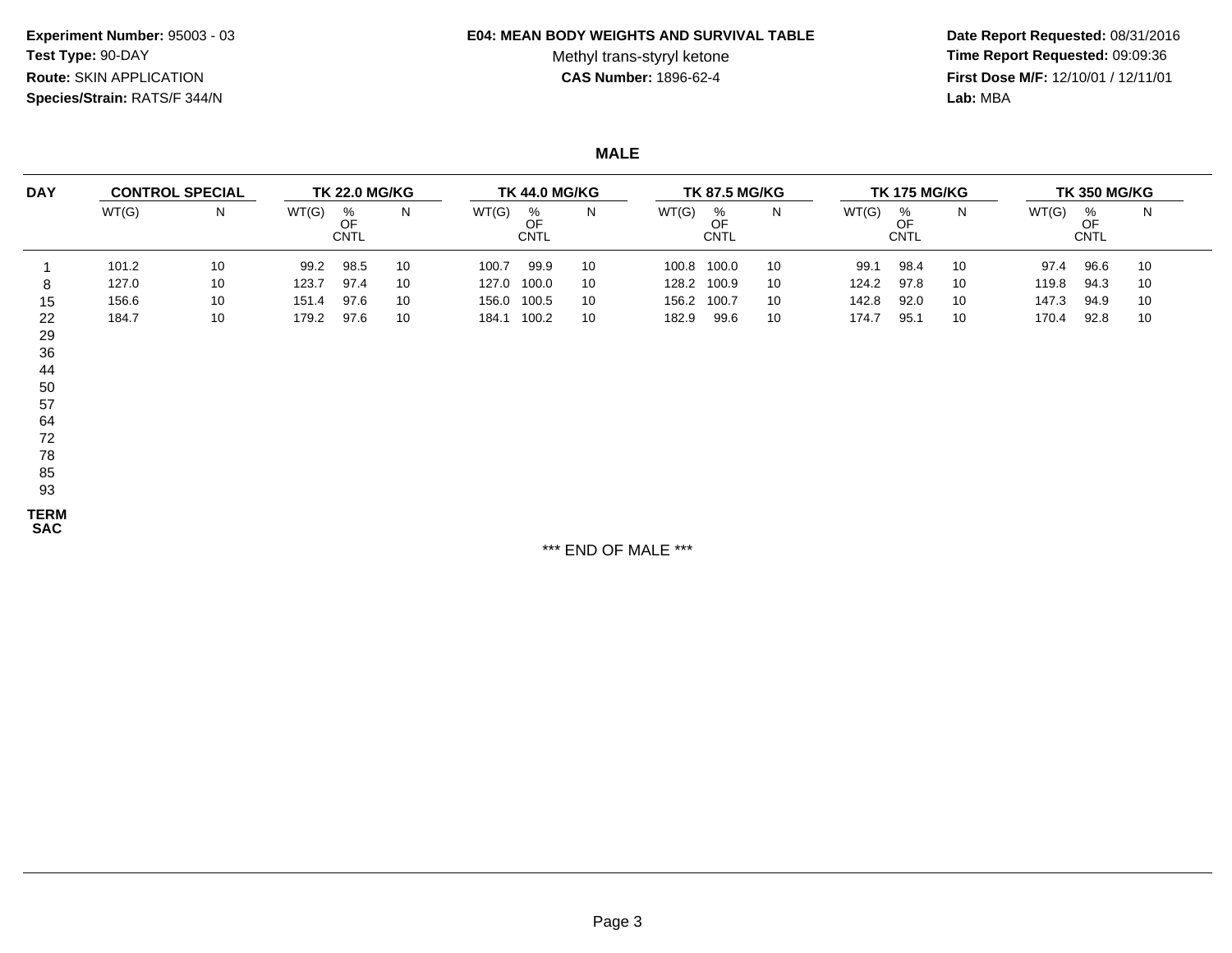### **E04: MEAN BODY WEIGHTS AND SURVIVAL TABLE**

Methyl trans-styryl ketone<br>CAS Number: 1896-62-4

 **Date Report Requested:** 08/31/2016 **Time Report Requested:** 09:09:36 **First Dose M/F:** 12/10/01 / 12/11/01<br>Lab: MBA **Lab:** MBA

### **FEMALE**

| <b>DAY</b>                |       | <b>VEHICLE CONTROL</b> |       | <b>22.0 MG/KG</b>      |    |             | <b>44.0 MG/KG</b>      |    |       | 87.5 MG/KG             |    |       | <b>175 MG/KG</b>       |    |       | <b>350 MG/KG</b>       |    |  |
|---------------------------|-------|------------------------|-------|------------------------|----|-------------|------------------------|----|-------|------------------------|----|-------|------------------------|----|-------|------------------------|----|--|
|                           | WT(G) | N                      | WT(G) | %<br>OF<br><b>CNTL</b> | N  | WT(G)       | %<br>OF<br><b>CNTL</b> | N  | WT(G) | %<br>OF<br><b>CNTL</b> | N  | WT(G) | %<br>OF<br><b>CNTL</b> | N  | WT(G) | %<br>OF<br><b>CNTL</b> | N  |  |
|                           | 93.5  | 10                     | 92.7  | 98.8                   | 10 | 93.1        | 99.2                   | 10 | 93.8  | 99.9                   | 10 | 92.8  | 98.9                   | 10 | 93.7  | 99.9                   | 10 |  |
| 8                         | 110.3 | 10                     | 108.9 | 99.8                   | 10 | 110.5       | 101.3                  | 10 | 110.6 | 101.4                  | 10 | 109.0 | 99.9                   | 10 | 109.4 | 100.3                  | 10 |  |
| 16                        | 126.5 | 10                     | 126.4 | 100.8                  | 10 | 127.0       | 101.3                  | 10 | 125.9 | 100.4                  | 10 | 123.9 | 98.8                   | 10 | 122.5 | 97.6                   | 10 |  |
| 23                        | 133.3 | 10                     | 129.7 | 96.8                   | 10 | 135.2       | 100.9                  | 10 | 131.8 | 98.3                   | 10 | 129.3 | 96.5                   | 10 | 130.8 | 97.6                   | 10 |  |
| 29                        | 143.1 | 10                     | 141.0 | 98.5                   | 10 | 142.4       | 99.5                   | 10 | 140.4 | 98.1                   | 10 | 141.1 | 98.6                   | 10 | 138.0 | 96.5                   | 10 |  |
| 36                        | 149.4 | 10                     | 149.0 | 99.8                   | 10 | 149.8       | 100.2                  | 10 | 149.3 | 99.9                   | 10 | 147.9 | 99.0                   | 10 | 145.5 | 97.4                   | 10 |  |
| 44                        | 157.7 | 10                     | 157.5 | 99.8                   | 10 | 157.4       | 99.8                   | 10 | 157.2 | 99.7                   | 10 | 156.8 | 99.4                   | 10 | 155.2 | 98.4                   | 10 |  |
| 50                        | 160.8 | 10                     | 160.8 | 100.0                  | 10 | 161.3       | 100.3                  | 10 | 159.6 | 99.3                   | 10 | 160.2 | 99.6                   | 10 | 159.4 | 99.1                   | 10 |  |
| 57                        | 166.0 | 10                     | 165.3 | 99.6                   | 10 | 166.9       | 100.5                  | 10 | 163.0 | 98.2                   | 10 | 164.6 | 99.2                   | 10 | 163.0 | 98.2                   | 10 |  |
| 64                        | 169.5 | 10                     | 169.2 | 99.8                   | 10 | 170.8       | 100.8                  | 10 | 165.3 | 97.5                   | 10 | 169.0 | 99.7                   | 10 | 164.8 | 97.2                   | 10 |  |
| 72                        | 174.2 | 10                     | 172.2 | 98.8                   | 10 | 175.4       | 100.6                  | 10 | 167.5 | 96.1                   | 10 | 171.0 | 98.1                   | 10 | 167.6 | 96.2                   | 10 |  |
| 78                        | 176.6 | 10                     | 176.5 | 99.9                   | 10 | 178.1       | 100.8                  | 10 | 170.2 | 96.4                   | 10 | 173.5 | 98.2                   | 10 | 171.1 | 96.9                   | 10 |  |
| 85                        | 178.0 | 10                     | 176.9 | 99.4                   | 10 | 179.3       | 100.7                  | 10 | 172.5 | 97.0                   | 10 | 173.7 | 97.6                   | 10 | 171.8 | 96.6                   | 10 |  |
| 93                        | 179.7 | 10                     | 180.0 | 100.2                  | 10 | 183.4       | 102.1                  | 10 | 173.5 | 96.6                   | 10 | 175.3 | 97.6                   | 10 | 175.9 | 97.9                   | 10 |  |
| <b>TERM</b><br><b>SAC</b> | 179.7 | 10                     | 180.0 | 100.2                  | 10 | 183.4 102.1 |                        | 10 | 173.5 | 96.6                   | 10 | 175.3 | 97.6                   | 10 | 175.9 | 97.9                   | 10 |  |